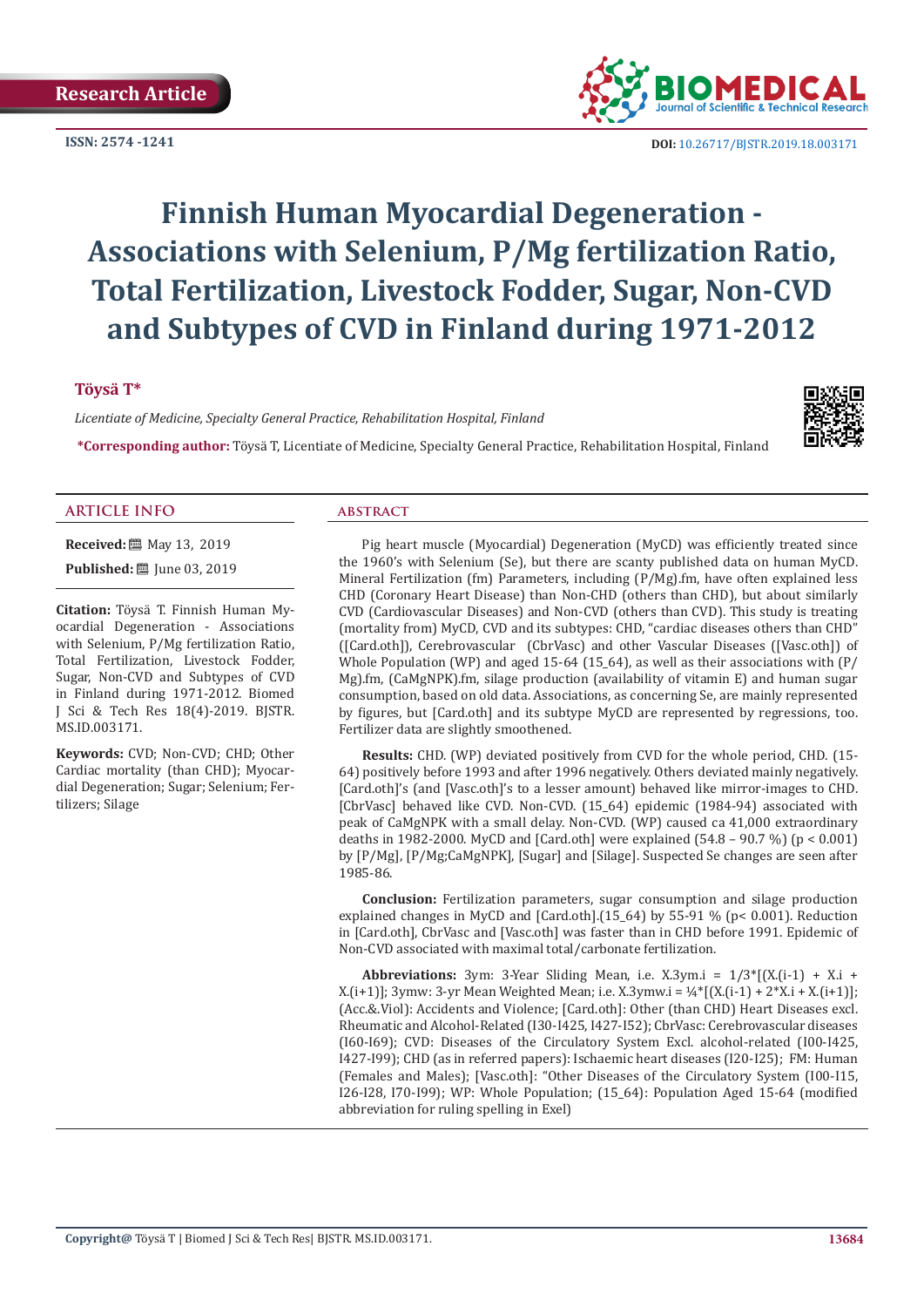### **Introduction**

Heart muscle (Myocardial) degeneration (MyCD) was efficiently treated by pigs since the 1960's, but little or nothing has been published on human MyCD [1], if surgical treatments (on an average 16 transplantations annually to adult patients in 1985-2012) [2] are excluded. K/Mg and P/Mg fertilization ratios have associated differently with (mortality from) CHD and Non-CHD [3,4]. Available linear regression (numerical) analyses by fertilizer factors have not anyhow satisfactorily explained mortality difference between CVD and Non-CVD [5].

Historical data shows that fatal pig MyCD was practically ceased before 1971 through improved grain harvesting and postharvesting methods and fodder Se supplementation [6]. Anyhow Se content of human diet was unsatisfactory (29 mcg/d) still at the mid 1970´s [7]. Se fertilization since autumn 1984 elevated Finnish dietary and body content to satisfactory level [8]. 1986 was the first year, when domestic food and fodder were Se enriched from January to December. It was suspected that the changes in cattle fodder could have had effects on human mortality.

The aim of this study is to clarify associations of selected fertilization factors, sugar consumption and silage production with mortality groups Tot, CVD, Non-CVD and its subtypes of CVD (CHD, [Card.oth], CbrVasc, [Vasc.oth] and the subtype of [Card.oth], MyCD, in the whole population (MyCD.WP) and aged 15-64 (MyCD.  $(15_64).$ 

# **Materials and Methods**

Mineral fertilization (fm) factors (P/Mg) and approximate total fertilizer consumption (CaMgNPK), NPK (Eq/ha) and carbonate Liming agents (Lim.ag) (kg/ha) are the same (and from the same sources) as in [5]. Annual mortality data (1/100,000) are from Statistics Finland, as mortality from MyCD [9], (Tabl.1). Data on total mortality (Tot), CVD and its subtypes {1. CHD, 2. "cardiac diseases other than CHD" [Card.oth], 3. cerebrovascular [CbrVasc] and 4. other vascular diseases [Vasc.oth]} of whole population (WP) and aged 15-64 (15\_64) [10] are from Statistics Finland in free access. Data on silage production, i.e utilization, are from Statistical Yearbooks of Finland [11]. Human sugar consumption data (as an dilution indicator of protective nutrients) are provided by Food Balance Sheets of FAOSTAT [12]. Se associations are represented as vertical lines on year 1985 or 1986 on several figures. Population data for calculating the excess Non-CVD mortality for the epidemics is provided by Statistics Finland [13].

**Table 1:** Human Mortality from Myocardial degeneration, sugar consumption and silage production.

|      | <b>Myocardial degeneration</b> |           | <b>Sugar</b> |           |               |
|------|--------------------------------|-----------|--------------|-----------|---------------|
|      | 35-64 yrs                      | 65-74 yrs | 35-74 yrs    |           | <b>Silage</b> |
|      | 1/100,000                      |           | <b>Total</b> | kg/cap/yr | 1,000tn       |
| 1969 | 16.06                          | 176       | 762          |           |               |
| 1970 | 12.25                          | 161       | 673          |           |               |
| 1971 | 9.82                           | 94.5      | 449          | 48.3      | 1012          |
| 1972 | 6.17                           | 53.5      | 270          | 48.2      | 1394          |
| 1973 | 7.29                           | 44.2      | 262          | 49.4      | 1682          |
| 1974 | 4.04                           | 34.9      | 184          | 47.0      | 1925          |
| 1975 | 3.36                           | 26.9      | 148          | 43.3      | 2025          |
| 1976 | 3.84                           | 23.8      | 146          | 42.9      | 2309          |
| 1977 | 3.27                           | 17.2      | 115          | 39.3      | 3276          |
| 1978 | 3.45                           | 17.2      | 119          | 35.9      | 3891          |
| 1979 | 2.93                           | 19.9      | 122          | 31.7      | 4036          |
| 1980 | 3.21                           | 11.6      | 96           | 36.8      | 4181          |
| 1981 | 3.74                           | 14.8      | 118          | 34.9      | 3861          |
| 1982 | 4.18                           | 11.4      | 114          | 35.8      | 4319          |
| 1983 | 3.17                           | 12.2      | 101          | 36.6      | 4232          |
| 1984 | 3.71                           | 9.7       | 102          | 35.0      | 4563          |
| 1985 | 3.69                           | 15.8      | 125          | 36.4      | 4552          |
| 1986 | 4.12                           | 13.0      | 124          | 33.2      | 4963          |
| 1987 | 4.22                           | 6.7       | 104          | 34.7      | 3580          |
| 1988 | 3.11                           | 7.5       | 87           | 36.0      | 4299          |
| 1989 | 2.71                           | 5.3       | 72           | 38.2      | 4705          |
| 1990 | 2.37                           | 4.1       | 62           | 39.5      | 4318          |
| 1991 | 4.27                           | 5.6       | 106          | 37.4      | 4642          |
| 1992 | 1.86                           | 5.0       | 57           | 39.9      | 4589          |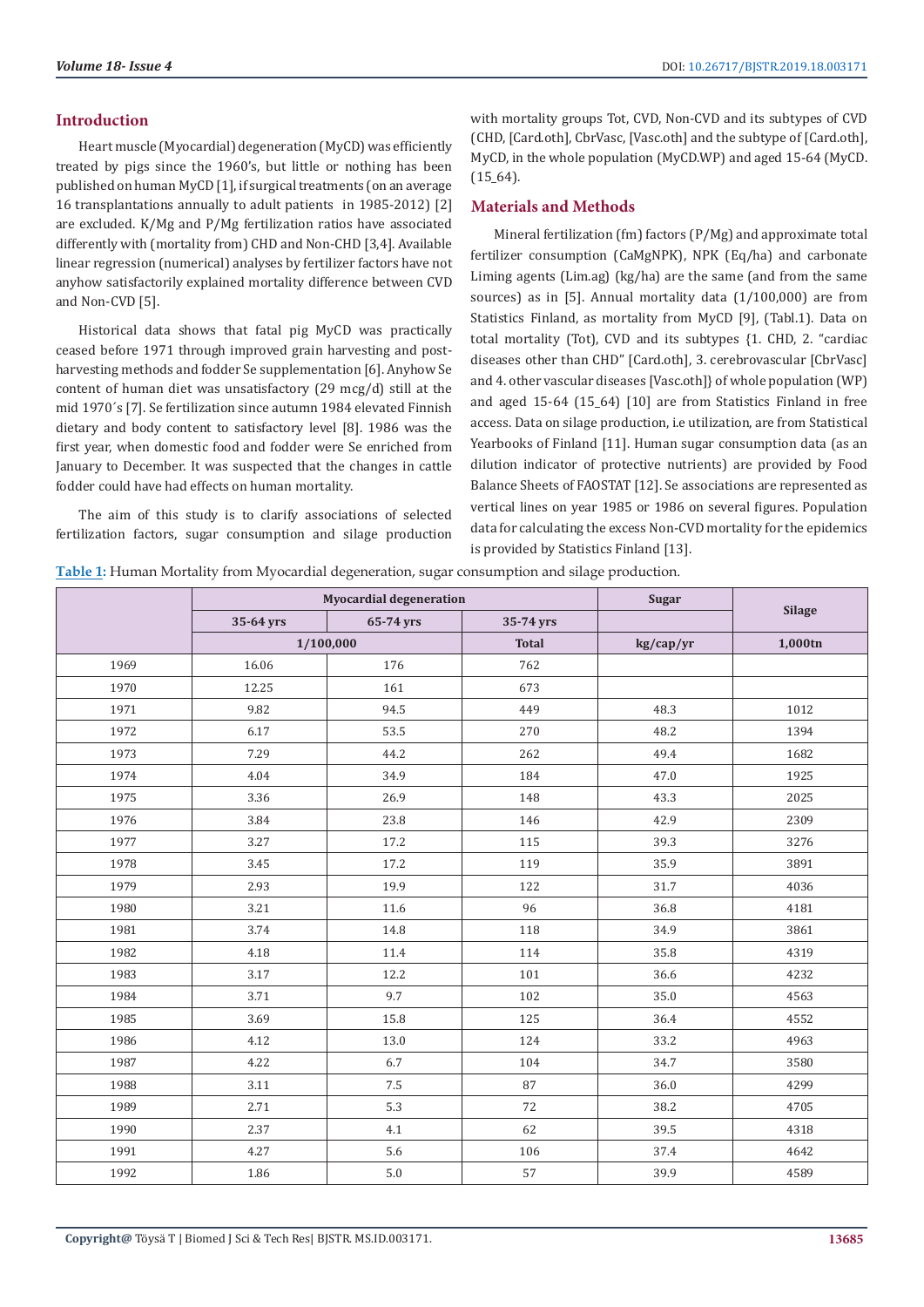| 1993 | 1.79  | 2.0     | 44 | 40.8 | 5337 |
|------|-------|---------|----|------|------|
| 1994 | 1.58  | 3.3     | 46 | 37.7 | 4309 |
| 1995 | 2.10  | 5.8     | 68 | 37.2 | 5633 |
| 1996 | 0.34  | $0.5\,$ | 9  | 35.5 | 1012 |
| 1997 | 0.82  | 1.6     | 24 | 35.7 | 1394 |
| 1998 | 0.71  | 1.6     | 22 | 34.5 | 1682 |
| 1999 | 0.61  | 0.2     | 14 | 34.2 | 1925 |
| 2000 | 0.65  | 0.0     | 14 | 36.0 | 2025 |
| 2001 | 16.06 | $0.5\,$ | 15 | 32.6 | 2309 |
| 2002 | 12.25 | 0.9     | 25 | 31.3 | 3276 |
| 2003 | 9.82  | 1.1     | 15 | 31.3 |      |
| 2004 | 6.17  | 1.1     | 29 | 31.2 |      |
| 2005 | 7.29  | 2.4     | 25 | 29.9 |      |
| 2006 | 4.04  | 0.9     | 12 | 28.8 |      |
| 2007 | 3.36  | 1.1     | 13 | 30.0 |      |

Non-CVD has been attained by subtracting CVD from Tot and Non-CHD by subtracting CHD from Tot, which includes Accidents and Violence – (Acc.&.Viol), too. To avoid the potential risk to mix Non-CVD with pure "disease-Non-CVD" (Tot.nat – CVD), in figures, its label has been kept as (Tot – CVD), in order to keep the database intact. So Non-CVD has been used as synonym for (Tot-CVD) and respectively Non-CHD for (Tot-CHD).

 $(15_64)$  and its subtype MyCD.(35\_64), as well as MyCD(65\_74) are represented by regressions, too.

Fertilizer data are slightly smoothened, i.e. utilized as 3-yr mean weighted means (3ymw). X.3ymw.i = ¼\*[(X.(i-1) + 2\*X.i + X.(i+1)], in order to reduce the lateral shift of oblique parts of curves. Mortality curves are not smoothened with one excetion: Non-CVD. (15\_64) is given additionally in form of 3-year sliding mean: X.3ym.i  $= 1/3$ <sup>\*</sup>[(X.(i-1) + X.i + X.(i+1)] (Fig. 8).

Associations are mainly represented by figures, but [Card.oth].

# **Results**

# **Observations**



Figure 1 represents consumption of Total and NPK fertilizers (kiloequivalents/ha), as well as carbonate liming agents (kg/ha) , i.e. CO3-fertilizers (3ymw-softened, as represented in Materials and Methods). (Ca and Mg are included in other fertilizers than carbonates, too). In Finland Mg-% has varied between 2 and 7 % in 1950 – 2000). Amounts of Lim.ag can be changed from kg's to approximate  $CO_{3}$  equivalents (CO3.appr) by multiplying the amounts by selected fixed coefficient, which is increasing from 20.24 to 20.89, depending on Mg-% (from 2.0 to 7.0 %). 1.5 % change in Mg-% selection changes CO3.appr value only by 1 % .In order to avoid new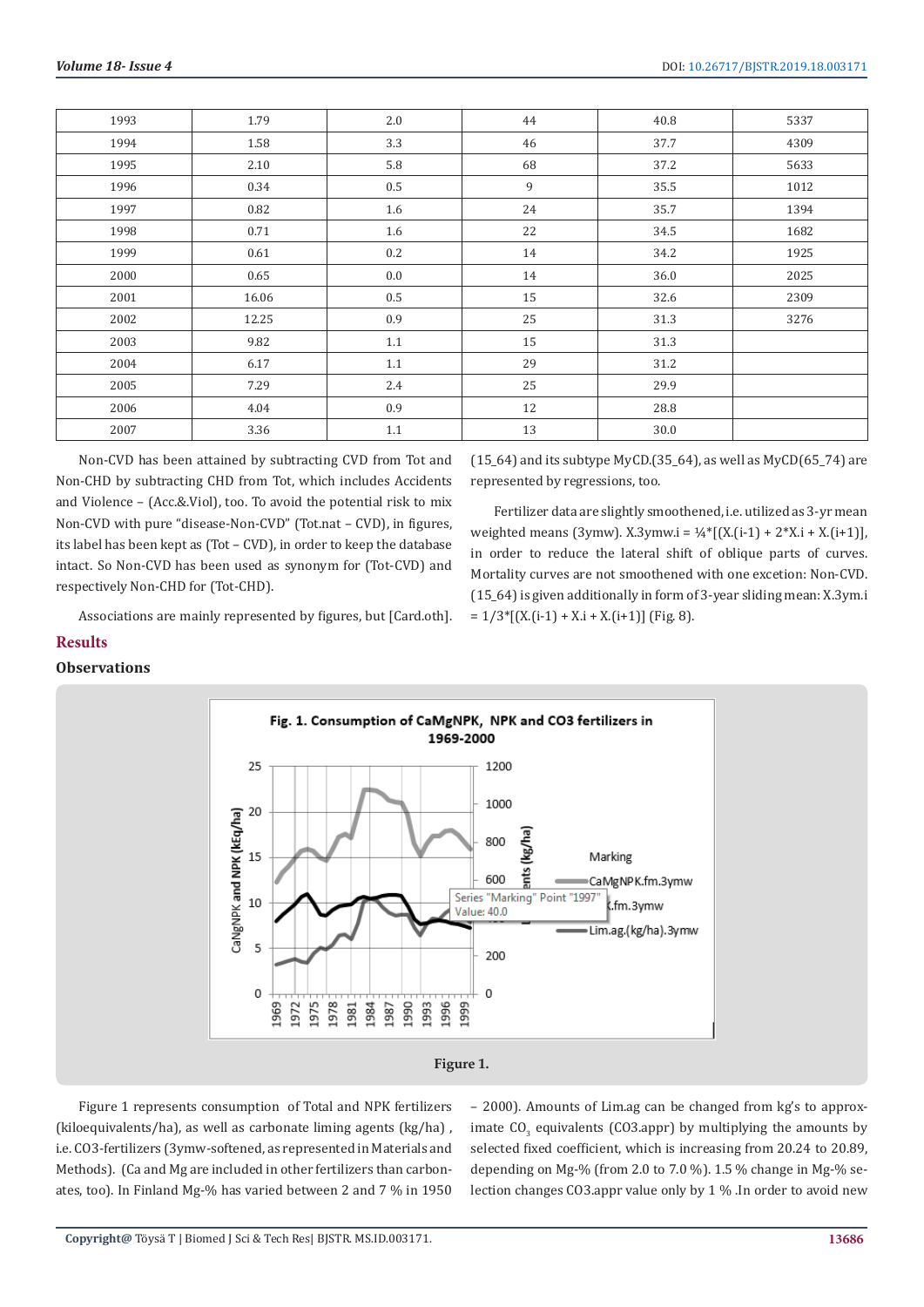calculations for different periods Lim.ag's have been used as such, because variation in it is the same as in CO3.appr. For Fig. 1. has been selected period 1971-2000, with biggest changes in fertilization. CaMgNPK and Lim.ag had two elevation periods: in1977-92 and in 1992-2000. Elevation periods of NPK were in 1969-77 and in 1977-92. CaMgNPK and Lim.ag had highest peaks in 1984, NPK in 1977 (and nearly as high in 1988). By approximated Mg-%'s [2] and

of amount of Lim. ag's [5] calculated  $\text{CO}_3$  composed in the  $1970\text{'s}$   $28$ % and in 1980-99 45 % of total fertilization.

Figure 2 presents changes in P/Mg and K/Mg fertilization ratios in 1971-2000, the period with biggest changes in fertilization. P/ Mg and K/Mg decreased between 1970-84, made upward deviation between 1984 and 1990-91. After that they were mainly declining until 1996-97 and increasing after that.



Figure 3 shows changes in Total (Tot), Tot natural (Tot.nat), CVD and CHD mortality and mortality caused by Accidents and Violence (Acc.&.Viol) in whole Finnish population in 1971-2017. Between

1984 and 1994 is to be seen elevations in all causes of mortality groups. Difference between Tot and Tot.nat (caused by Accidents and Violence) is rather small.

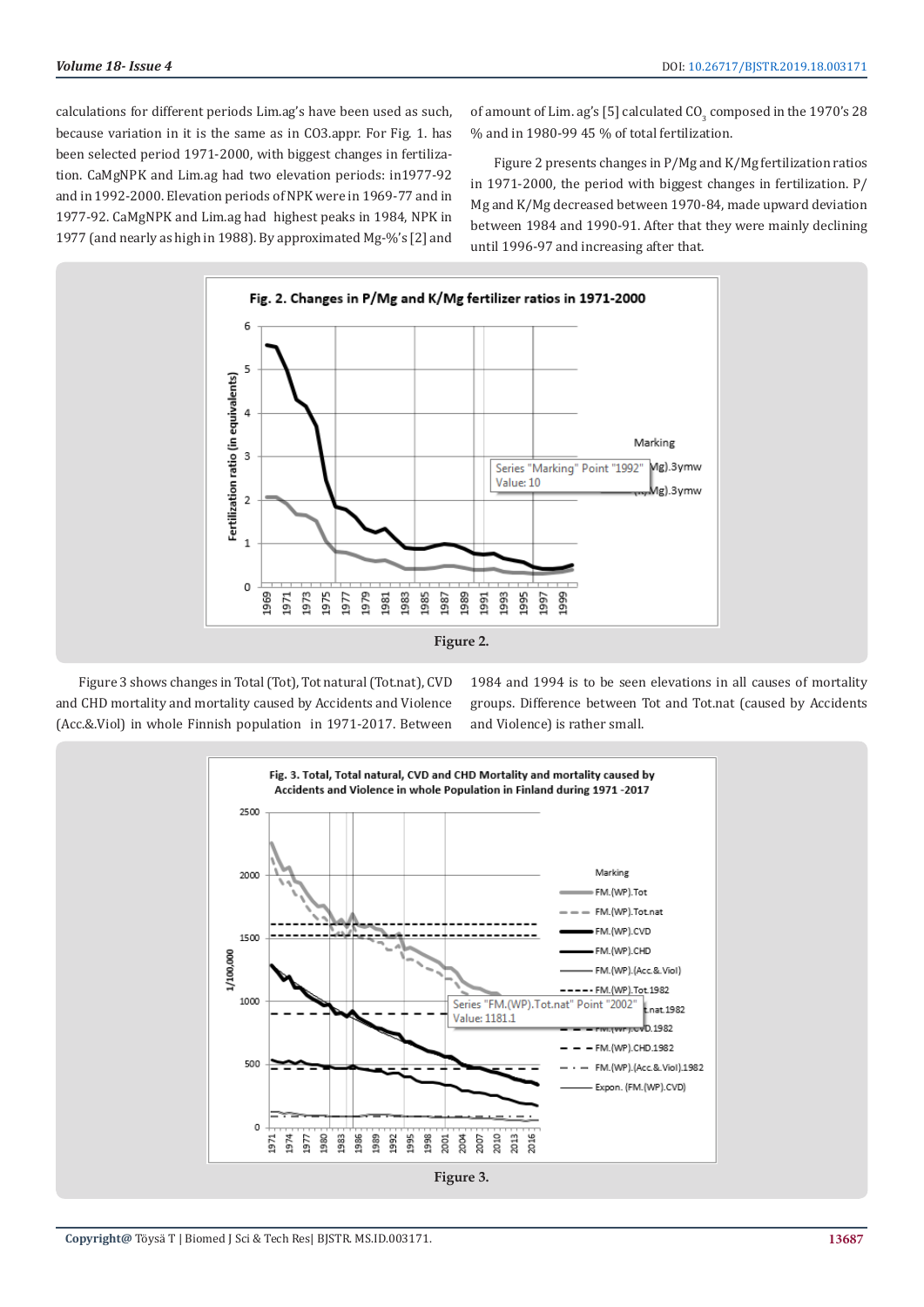Figure 4 shows Tot, Tot.nat, CVD, CHD and (Acc.&.Viol) mortality, aged 15-64, in Finland during 1971 -2017. Between 1984 and 1994 is to be seen elevations in all mortality groups, stagnation

in CVD and CHD begun in 1983. Difference between Tot and Tot.nat, caused by (Acc.&.Viol) is proportionally higher than in (WP).



Figure 5 shows changes in CVD, Non-CVD, CHD and [Card. oth] mortality of the whole population relative to 1971. [Card.oth] deviated negatively and CHD positively to CVD for the whole period. [CHD] deviation from CVD increased to 1994 (up to 23 %-units) and

decreased after that. [CVD] deviation from CVD increased to 1996 (up to 30 %-units) and decreased after that. (Tot-CVD) exceeded its level of 1982 in 1983-2000. Between 1982 and 2001 Non-CVD caused 41,046 extraordinary deaths.

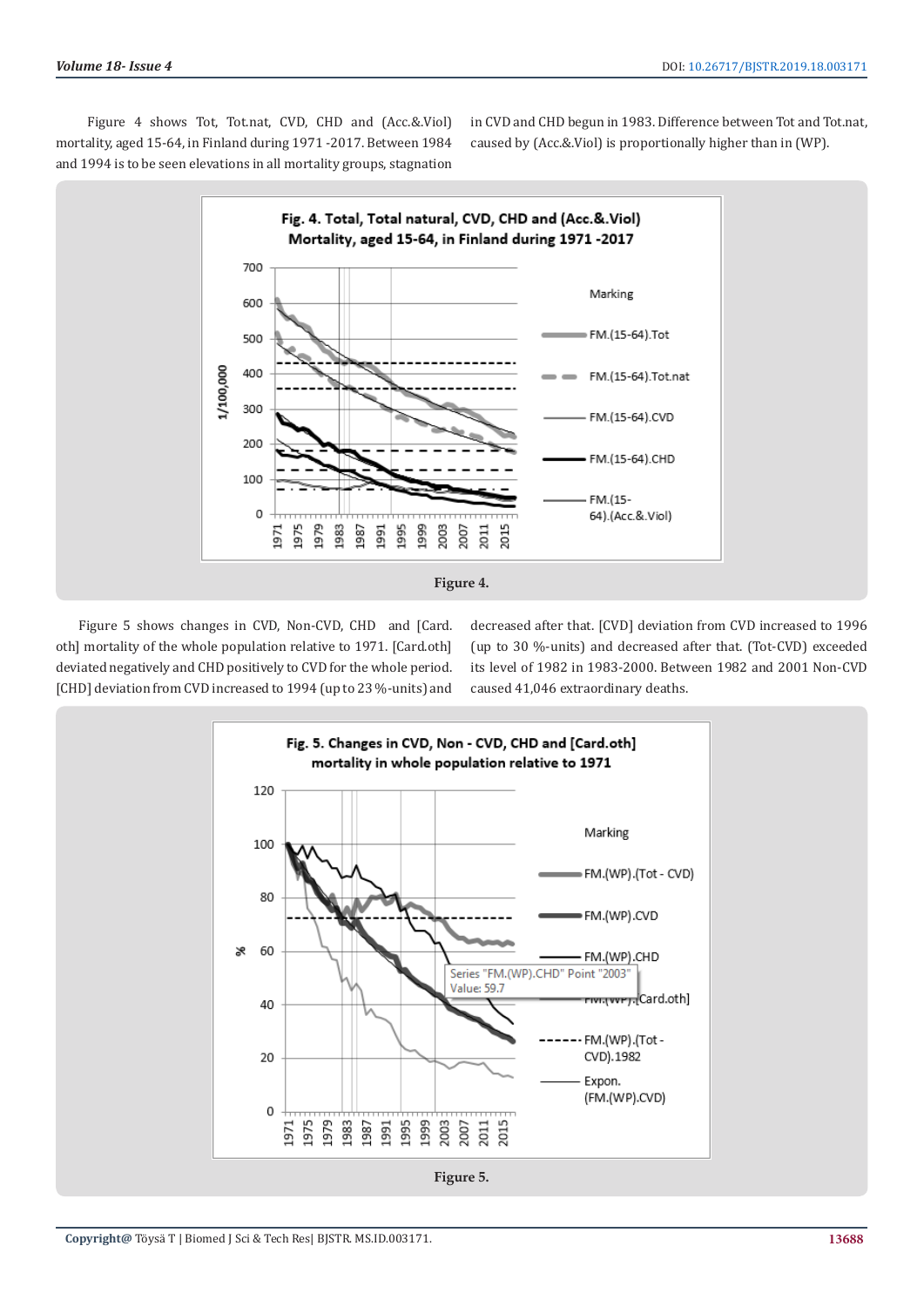Figure 6 represents changes in original and (3ym) smoothened Non-CVD, CHD, CVD and [Card.oth] mortality, aged 15-64, relative to 1971. Until 1990 [Card.oth] reduction was faster to CHD and slower after 1994 (even stagnation in 1994-2012. [Card.oth] deviated strongly (to negative direction) from CVD in 1971-1978. After that [Card.oth] came horizontally closer and reached CVD in 1986. In 1986-94 it declined alongside to CVD and deviated horizontally

from it in 1996-2012. Non-CVD exceeded its 1984 value between 1984 and 1994 and caused 4,688 extraordinary deaths (calculated by original values). CHD deviated positively to CVD before 1993 and negatively after 1996. Smoothened Non-CVD.3ym determines the start point for Non-CVD epidemic to 1983 (the same as the beginning of CHD and CVD stagnation).



Figure 7 shows CVD, Non-CVD, Non-CHD, CbrVasc and [Vasc. oth] mortality relative to 1971 in the whole population. Generally CbrVasc and [Vasc.oth] deviated negatively from CVD, but less than [Card.oth] (in Fig. 5). [Vasc.oth] is increasing after 2006. CbrVasc

and as well as [Vasc.oth] are treated only superficially in this article. 1985 has been marked as year before the whole-year-Seenrichment.

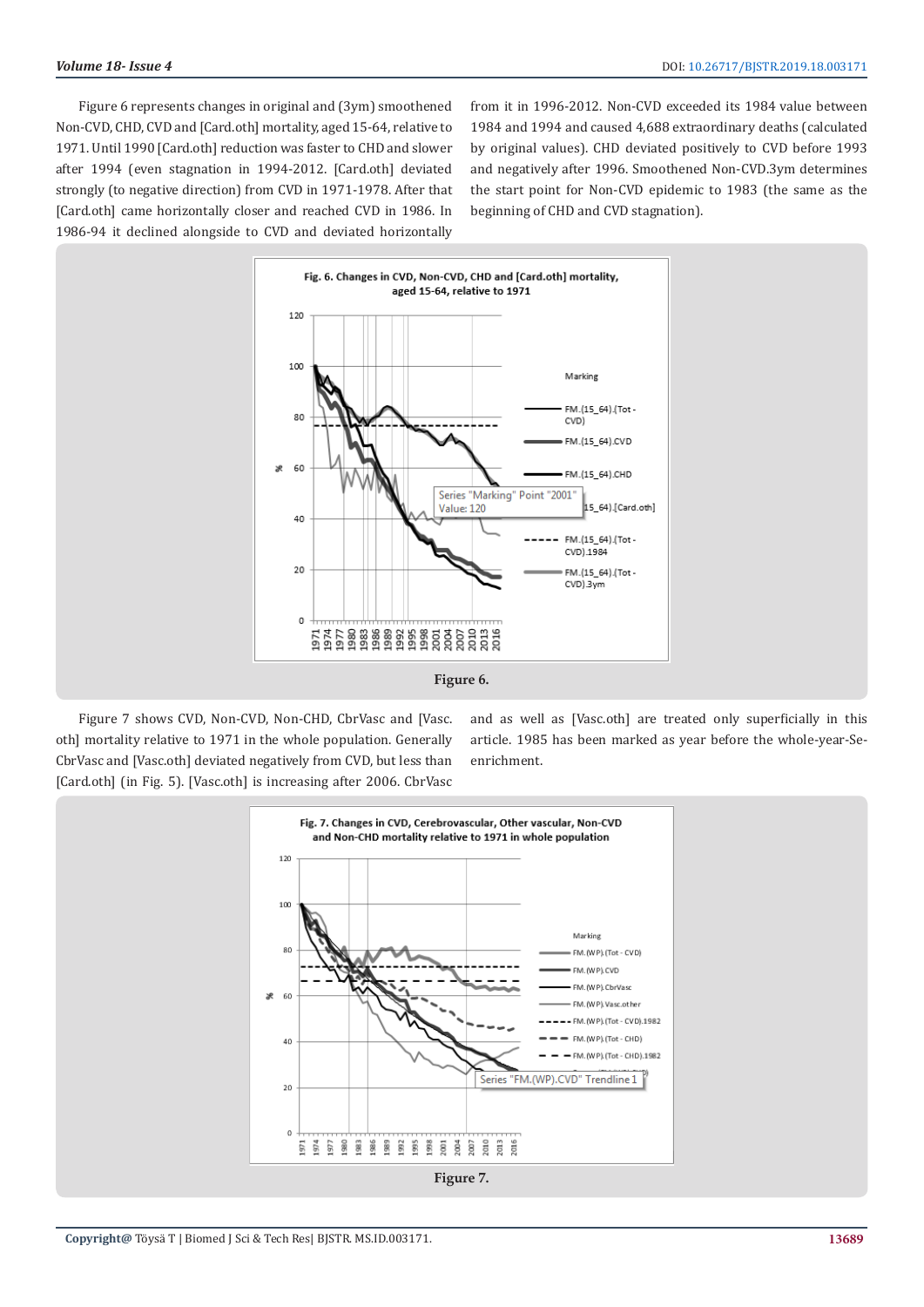Figure 8 represents CVD, Non-CVD (original and smoothened), Non-CHD, CbrVasc and [Vasc.oth] mortality, aged 15-64, relative to 1971.

1971-1996 and after 2001 positively. Its downward deviation from CVD decreased remarkably between 1980 and 1990. During 1990- 2001 [Vasc.oth] declined alongside to CVD and deviated upwards from it after 2001. CbrVasc declined similarly in 1971-2001, but after that alongside to CVD.

Non-CVD deviation from its 1984 level is lower and shorter than by (Tot-CVD). [Vasc.oth] is seen to deviate negatively to CVD in



Figure 9 shows relative proportions of CVD.(WP) subtypes in CVD mortality during 1971-2017. CHD (42-60 %) forms a downwards opening curve with top in 1999, [Vasc.oth] (8-18 %)

and [Card.oth] (8-20 %) are like mirror-images of CHD. CbrVasc has been rather stable (mean 23 %).



Figure 10 shows relative proportions of CVD.(15\_64) subtypes in CVD mortality during 1971-2017 (together 100 %). CHD (47- 71 %) forms a downwards opening curve with top in 1980. [Vasc. oth] (6-19 %) and [Card.oth] (6-18 %) are like mirror-images of CHD. CbrVasc stayed rather stable (16-21 %). Proportional CHD reduction seems to accelerate since 1985. Mortality from CVD subtype, in age group 15-64, indicates obviously more closely their incidence than mortality in whole population.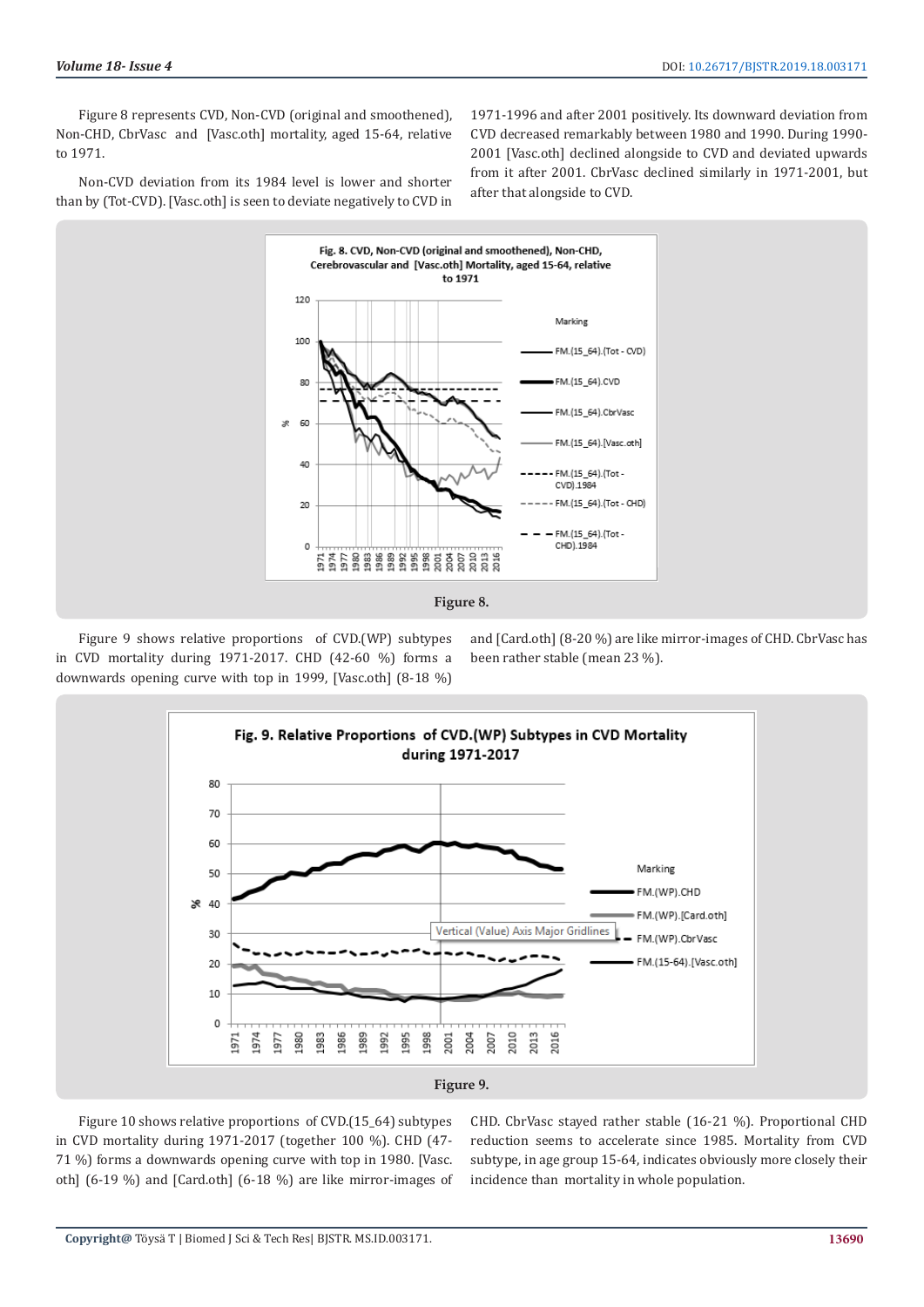

# **Regressions**

Regressions are calculated for the period, when [Card.oth. (15\_64)] (since 1971) and MyCD.(35\_64) (up to 2007), fertilization and sugar data were available Table 2. Regressions for silage are concerning period 1971-2000.

**Table 2:** Regressions of MyCD and [Card.oth] by fertilization factors [P/Mg], [P/Mg; CaMgNPK] and [(P/Mg); Lim.ag.kg], sugar consumption and silage production.

|                                     | MyCD. (35_64) | MyCD. $(65_74)$  | [Card.oth]. $(15_64)$ ] |  |  |
|-------------------------------------|---------------|------------------|-------------------------|--|--|
|                                     |               | R squares $(\%)$ |                         |  |  |
| $[(P/Mg)]$ . (1971-2007)            | 70.2          | 89.7             | 87.0                    |  |  |
| [P/Mg; CaMgNPK].(1971-2007)         | 83.4          | 90.0             | 90.7                    |  |  |
| [(P/Mg). Eq; Lim.ag.kg].(1971-2007) | 80.2          | 90.8             | 89.5                    |  |  |
| Sugar kg/capita/yr (1971-2007)      | 54.8          | 57.1             | 70.7                    |  |  |
| Silage (1,000 tn/yr) (1971-2000)    | 67.9          | 67.3             | 73.2                    |  |  |

R squares were highest with [P/Mg;CaMgNPK] and [P/MgLim. ag] (80 -91 %), lowest with sugar. [P/Mg] explained nearly as well as [P/Mg;CaMgNPK] MyCD.(65\_74) and [Card.oth]. All represented results were highly significant (p < 0.001).

Fig. 11. represents mortality from Myocardial Degeneration, aged 35-65, and its regression by fertilization ratio P/Mg. Regression explained variation in MyCD by 70.2 %. Positive deviation from the trend-line is seen between 1981 and 1996, during the elevation of CaMgNPK (Fig. 1). Average death-rate of MyCD.(35-64) was 2.7, range 0.34-9.8 (1/100,000), which can explain the great variation.

Fig. 12. represents mortality from Myocardial Degeneration, aged 65-74, and its regression by fertilization ratio P/Mg. Regression explained variation in MyCD by 89.7 %. Between 1984 and 1987 is seen a "mini-epidemic" of MyCD, co-incidentally with the beginning of Non-CVD epidemic (Fig. 1). The second MyCD decline (since 1971) started after 1985 earlier than expected by the regression, 1988 – Se effect?

Fig. 13. shows mortality from Myocardial Degeneration, aged 35-65, and its regression by P/Mg fertilization ratio and total fertilization. Regression explained MyCD variation by 84.3 % ( $p <$ 0.001 for both beta coefficients, too).

Fig. 14. represents mortality from Myocardial Degeneration, aged 65-74, and its combined regression by P/Mg fertilization ratio and total fertilization. Regression explained MyCD.(65\_74) variation by 90.0 %. This Fig. explains better than Fig. 12 period 1983-87.

Fig. 15. represents mortality from Myocardial Degeneration, aged 35-65, and its regession by sugar consumption in 1971-2007. Regession explained MyCD variation by 54.8 %. Compliance seems rather good, but during 1986-93 trends go to different directions.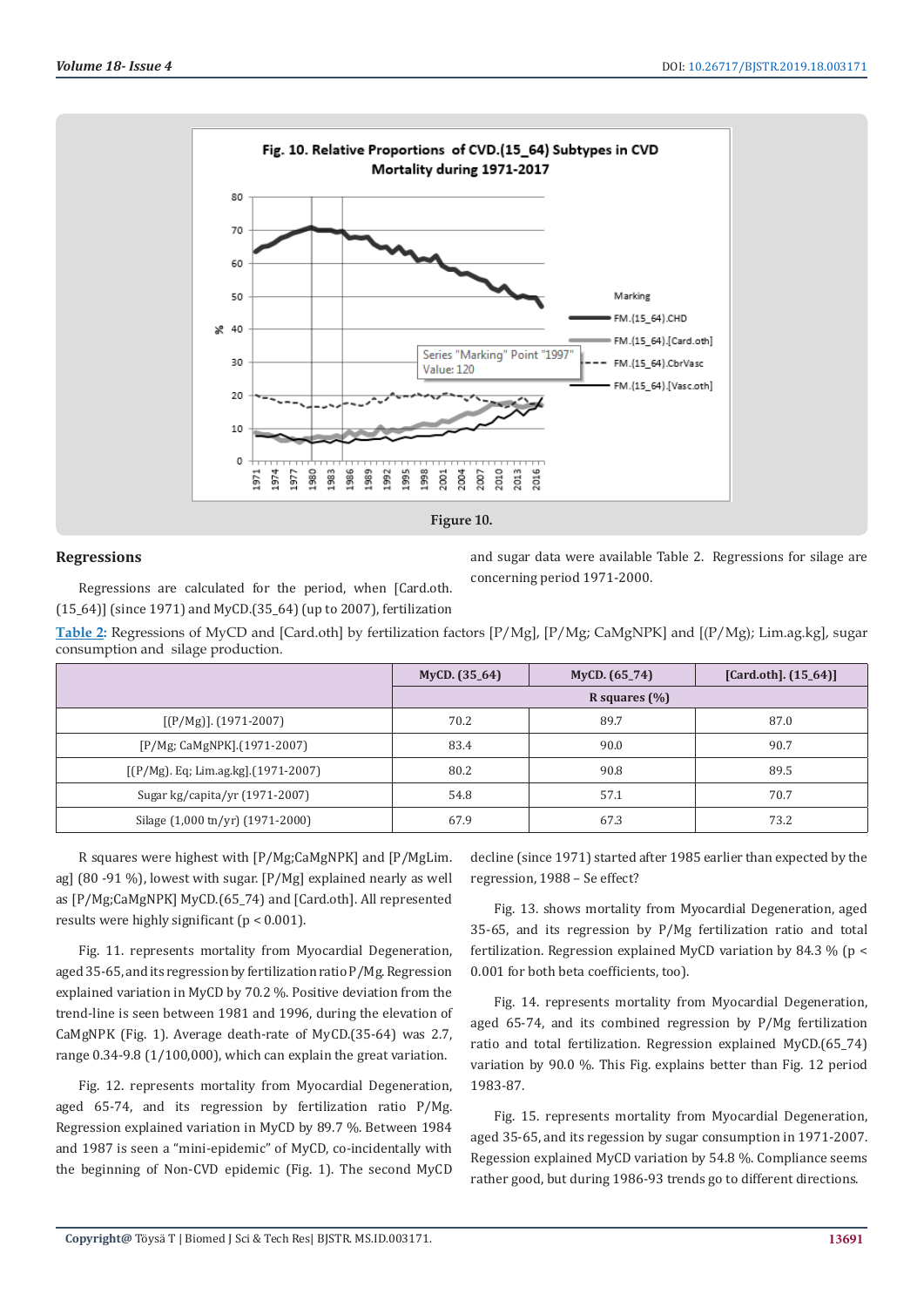

**Figure 11.**

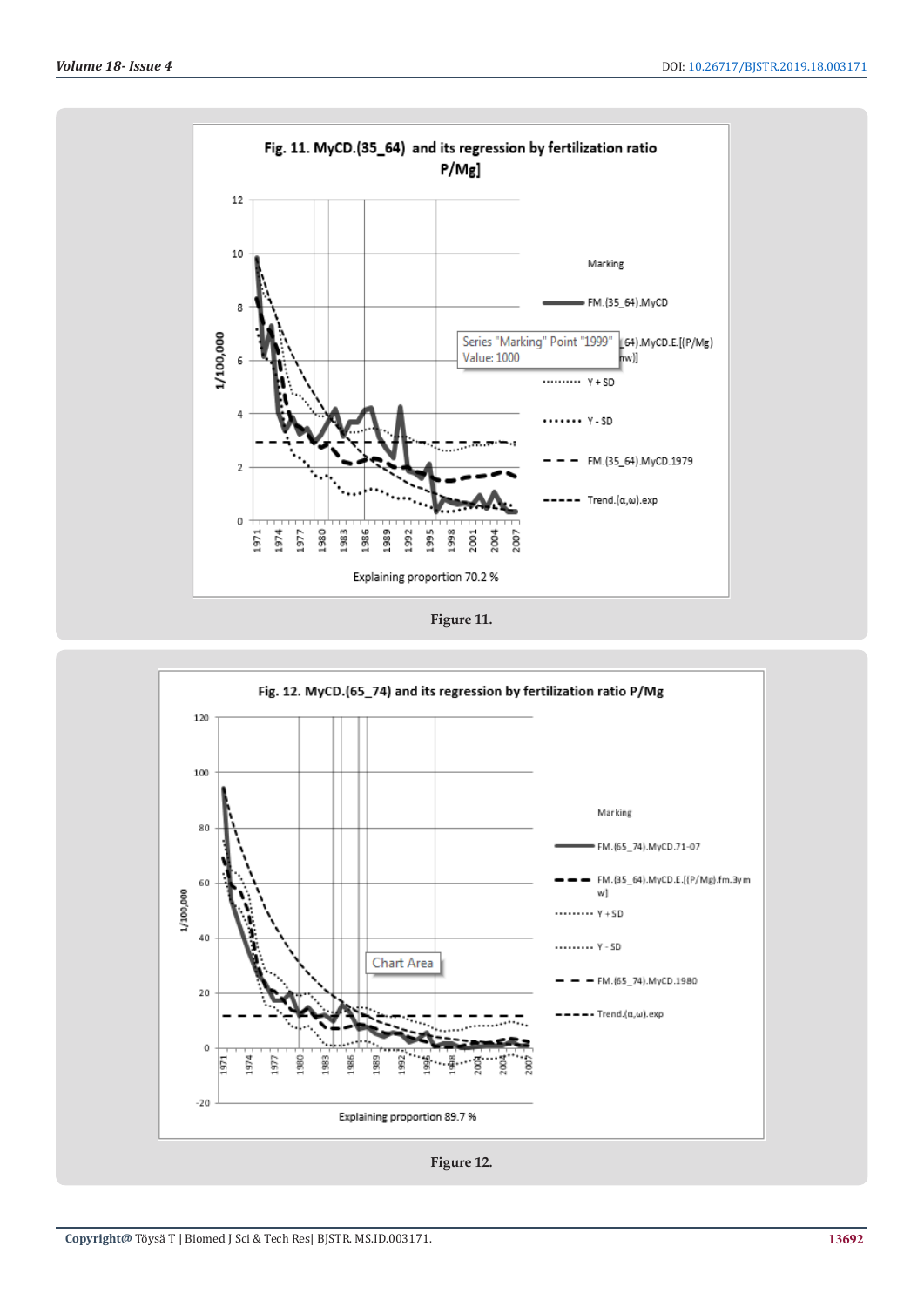

**Figure 13.**

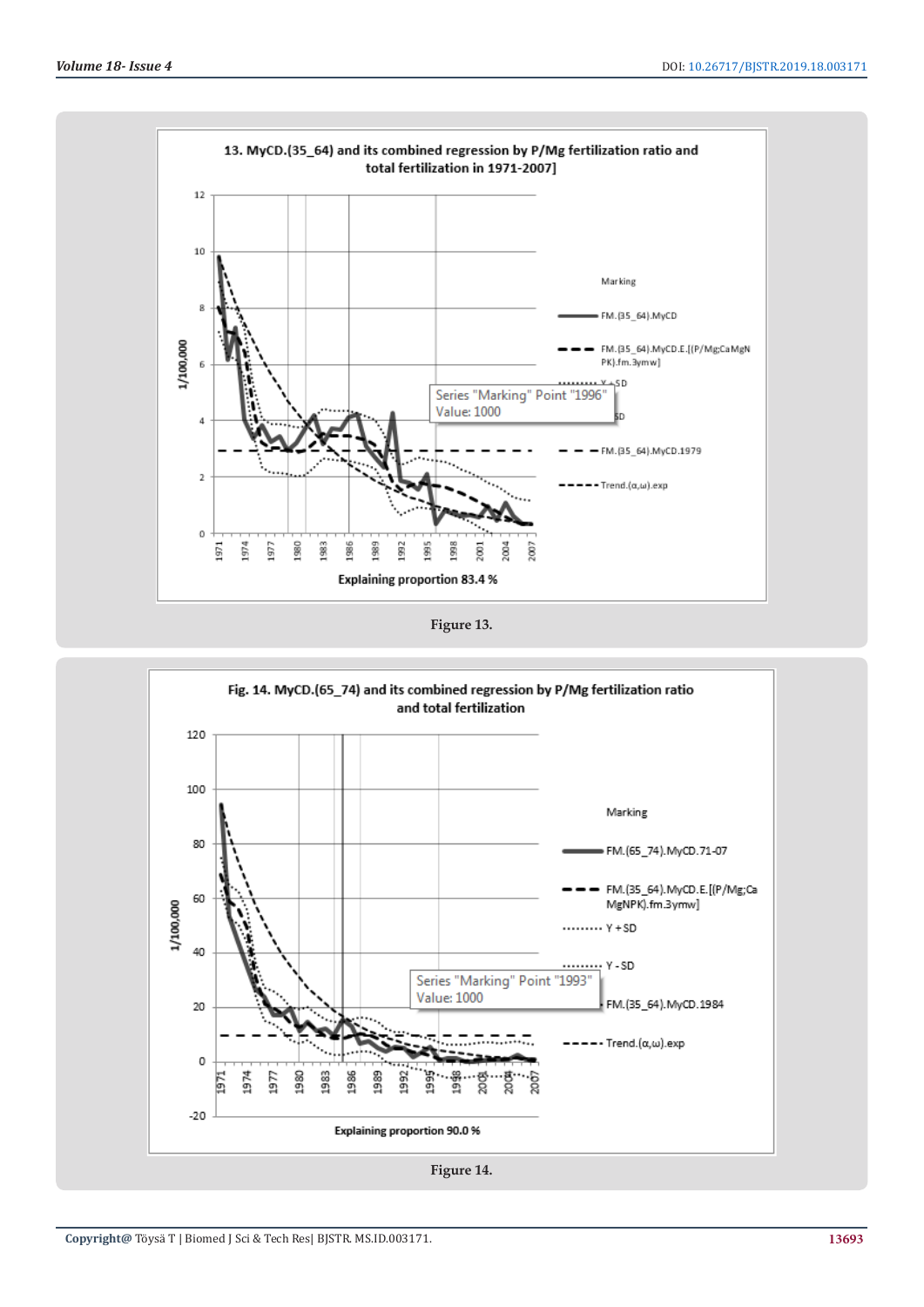



(utilization) in 1971-2000. Regression explained MyCD variation by 67.9 %.

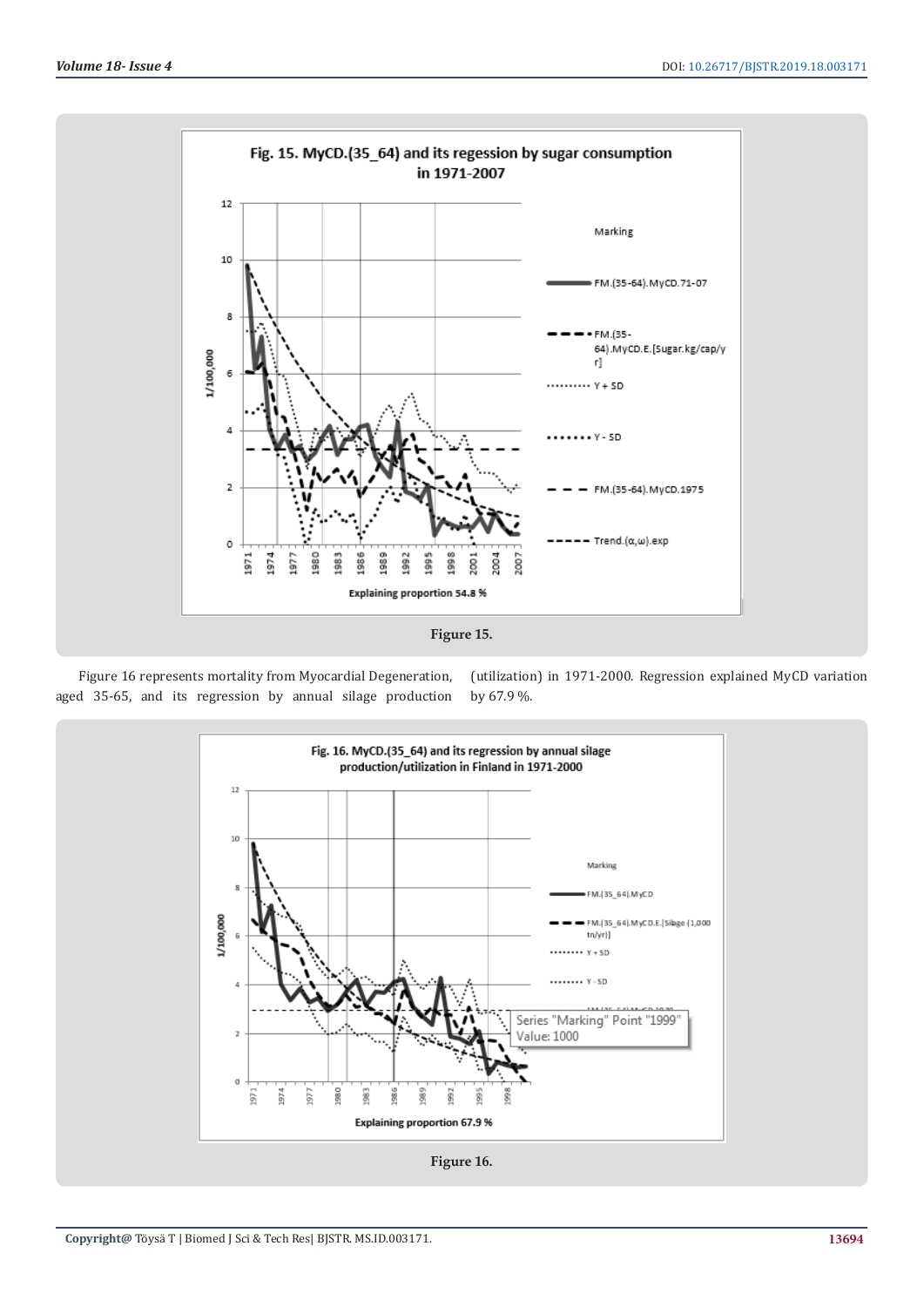

Figure 17 Represents [Card.oth] and its regression by MyCD in 1971-2007. They explained variation in each other by 87.8 %.

Mean mortality from [Card.oth], aged 15-64, was 13.3, range 9.5- 25 (1/100,000), ie. on an average ca 5x higher than by MyCD. (35\_64) – a subtype of [Card.oth]. Besides of reduction of MyCD, MyCD proportion inside of [Card.oth] was declining: from 27 % in 1971-87 to 20 % in 1988-95 and 6 % in 1996-2007. This and high compliance in Fig. 16 shows that other factors inside [Card.oth] comply the variation in MyCD.

#### **Discussion**

The aim of this study was to clarify associations of selected fertilization factors, sugar consumption and silage production with mortality groups, with special interest on MyCD.(35\_64), MyCD. (65\_74) and [Card.oth].(15\_64). The effects of fertilization are not separated from food or feed factors, the changes are assessed as independent phenomena. The main observations are in the figures.

This study shows that the decline in the mortality from other subtypes of CVD was higher than from CHD during 1971-1990 (Fig. 5, 6, 7 and 8). Especially fast it was in [Card.oth] in 1971- 78, but even faster in MyCD. Effect of cardiac transplantations on MyCD mortality (on an average 16 per year, since 1985) [2] was not remarkable. Proportion of CHD.(WP) in CVD.(WP) begun to decrease (achieved the reduction speed of CVD) since 2000, but CHD.(15\_64) in CVD.(15\_64) as early as in1980 (Fig. 9 and 10).

{[P/Mg], [P/Mg;CaMgNPK], [P/Mg;Lim.ag], sugar consumption and silage utilization} explained variation in MyCD and [Card.oth] by 55-91 %, (p < 0.001). (Tabl. 2, Fig.'s 11-17). Regression by [P/ Mg;CaMgNPK] explained MyCD.(35\_64) by 83.4 % (Fig. 13) and MyCD.(65-74) by (90 % (Fig. 14). This difference between R squares can obviously be explained by different number of cases in the groups (Tabl. 1). Fig. 13 shows better than Fig.14. the augmentative role of CaMgNPK (to P/Mg) in MyCD regression. The longer stagnation since 1982-84 in Non-CVD [5] than in Non-CHD [3], in working age, can be explained by rather co-incidental stagnation in [Card.oth], CbrVasc and [Vasc.oth], which are included in Non-CHD, but not included in Non-CVD (Fig. 6 and 8). These changes were obviously more dynamic and could have responded faster to the environmental changes than CHD or the main Non-CVD group. Data of Non-CHD in Fig. 8 are from slightly different age group than in [3].

Different changes in mortality of CVD subtypes are not satisfactorily explained. Maybe they are possible to be explained by changes in availability of the mineral elements and principles represented in [3,4,5] including dualistic action of reninangiotensin-adrenergic system [3]. Importance of harms of excess phosphorus has been supported by Varo and Koivistoinen [7] and Nuoranne [14]: "The amount of phosphorus may be slightly excessive in the average Finnish (human) diet" (in the 1970's), when it was 4.5 (2/0.44) (g) [7]. On the other side pig diet, in which P/Mg ratio was 5.3 (5.3/1.0) and which contained Mg more than twice that recommended by international norms, has been reported to produce Mg-deficiency symptoms, which could be prohibited by Mg supplementation [14]. Since 1971 P/Mg ratio has been strongly reduced in fertilization (Fig. 2), suggesting on P/Mg reduction in food, even more than calculated with aid of food composition tables from earlier decades [15].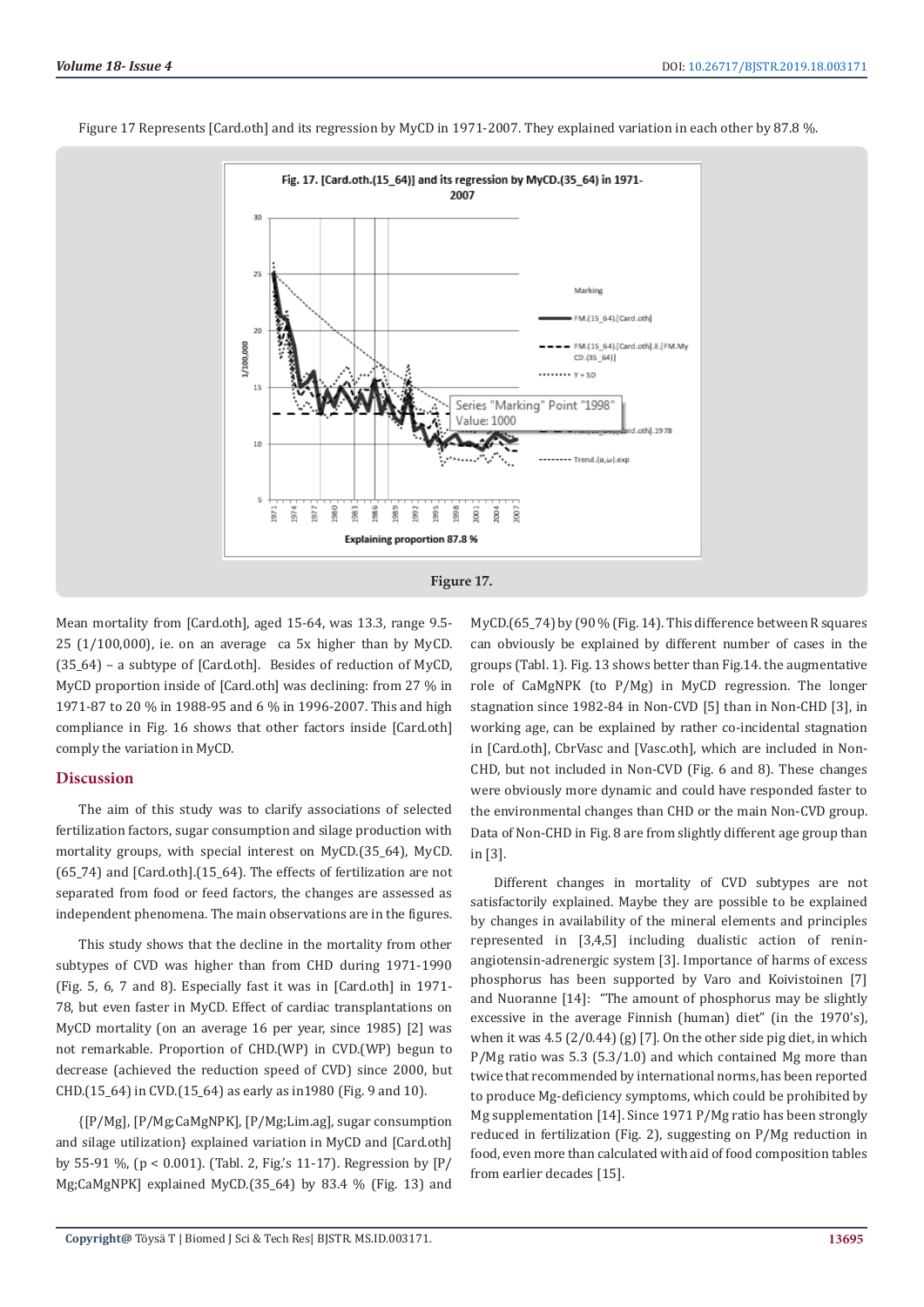Stagnation in the reduction of the fatal respiratory and digestive diseases in the 1980's [5,10] suggests on deficiency in "resistance against biotic and a biotic stresses", a known silicon (Si) effect in plants [16]. Some protective abilities of Si in humans and animals have been observed [17] and suggested [18]. Si content of Finnish wheat in the 1970's was < 0.1 g/kg [19], but in Australia 10 x higher  $(0.5-5 g/kg)$  [20]. The difference can be explained by climatologic and soil factors, but possibly by different amounts of fertilizers, too. Anyhow amount of sugar consumption (as well as medical treatments) have caused changes in human mineral element homeostasis, sometimes higher than by soil fertilization and can so explain the association with mortality (Fig. 15).

Silage effects on milk and milk fat quality: The lipid fraction in leaves of herbs and grasses ranges from 30 – 100 g kg-1 [21]. During hay harvesting hay fat is soft, iodine number ca 100, but the soft fats turn soon in dry hay into resin and lose their butter fat softening effects. Iodine number in milk fat can vary from 25 to 50, but target is 32 -37 [25]. Nobelist AI Virtanen (AIV) developed his rapid silage preservation method ("AIV method") in the 1920's, but first at the end of the 1960's new machinery (e.g. field chopper) increased silage utilization. Abundant feeding of AIV silage was found to increase iodine number, as well as carotene, vitamin A and E content in milk and butter, which resembled nearly summer butter [23]. These changes in fodder quality obviously changed respectively the quality of dairy products and could explain a part of the MyCD and [Card.oth] mortality reduction. Obviously Se status of humans had been increasing before the mid 1970's, because at that time Se content of pork was about 4-fold to other meat products and egg yolk 100-fold to milk [19].

Surprisingly rapid decline in MyCD during 1969 -74 could possibly have been affected by changes in diagnostic methods and social insurance, too (legislation on social security occurred mainly in the last half of the 1960's and the beginning of the 1970's) [24].

#### **Conclusion**

Fertilization parameters, sugar consumption and silage production explained changes in MyCD and [Card.oth].(15\_64) by 55-91 % (p< 0.001). Reduction in [Card.oth], CbrVasc and [Vasc. oth] was faster than in CHD before 1991. Epidemic of Non-CVD associated with maximal total/carbonate fertilization.

#### **Acknowledgement**

I am grateful to Professor Osmo Hänninen and late veterinary surgeon Seppo Haaranen for several discussions.

#### **References**

- 1. PubMed (2019) "Myocardial degeneration Finland"
- 2. Harjula A. Heart transplants. http://www.hus.fi/sairaanhoito/ sairaanhoitopalvelut/elinsiirrot/Sydansiirrot/Sivut/default.aspx.
- 3. Toysa T (2018) Associations of K/Mg fertilization ratio with non-CHD mortality in Finland during 1952-99. Biomed J Sci &Tech Res 5(3): 1-6.
- 4. Töysä T (2018) Replacing Potassium by Phosphorus in Finnish CHD and Non-CHD Mortality Regressions by Fertilization Rates in 1961-2000 increased the Strength of Associations. Biomed J Sci &Tech Res 8(4):1:4.
- 5. Töysä T (2019) CVD and Non-CVD mortality during 1971-2012 in Finland, associations with fertilization. Biomed J Sci &Tech Res 17(1): 1-10.
- 6. Timo T, Osmo H, Seppo H (2018) Human CHD and Pig Cardiac Mortality in Finland during 1954-86. Biomed J Sci &Tech Res 2(4): 1-8.
- 7. Varo P, Koivistoinen P (1980) Chapter XII. General Discussion and Nutritional Evaluation: 165-71. in Koivistoinen P (Editor). Mineral Element Composition of Finnish Foods: N, K, Ca, Mg, P, S, Fe, Cu, Mn, Zn, Mo, Co, Ni, Cr, F, Se, Si, Rb, Al, B, Br, Hg, As, Cd, Pb and Ash. *Acta Agriculturae Scandinavica Supplementum* 22. Stockholm 1980.
- 8. Varo P, Alfthan G, Ekholm P, Aro A, Koivistoinen P (1988) Selenium intake and serum selenium in Finland: effects of soil fertilization with selenium. Am J Clin Nutr 48(2):324-329.
- 9. Statistics Finland (2014) Myodegeneratio cordis (428 (ICD8), 4291A, I51.5 (ICD10)) in Finland 1969-2007.
- 10. Statistics Finland. 'http://pxnet2.stat.fi/PXWeb/pxweb/fi/StatFin/' > English > Health > Causes of Death > 11br – Deaths/age-standardised death rates.
- 11. Statistics Finland. Crops. Silage. Statistical Yearbook of Finland 1988 & 2001.
- 12. FAOSTAT. Sugar consumption 1961-2013:
- a. 'http://www.fao.org/faostat/en/#data/FBS' >
- b. Finland > Food supply > Sugar (Raw Equivalent).
- 13. Statistics Finland. http://pxnet2.stat.fi/PXWeb/pxweb/en/StatFin/ StatFin vrm) > Population > population structure > 11s1.
- 14. Nuoranne PJ, Raunio P, Saukko P, Karppanen H (1980) Metabolic effects of a low-magnesium diet in pigs. Br J Nutr. 1980 Jul;44(1):53-60
- 15. Koivistoinen P, Ahlström A, Nissinen H, Pekkarinen M, Roine P (1970) Mineral Element Compositions of Finnish Diets Part I: Fe, Cu, Mn, Zn, Mg, Na, K, Ca and P. Suomen Kemistilehti B43: pp. 426-430, 1970.
- 16. Epstein E (1999) Annual Review of Plant Physiology and Plant Molecular Biology. Vol. 50: 641-664.
- 17. Maehira F, Motomura K, Ishimine N, Miyagi I, Eguchi Y, Teruya S (2011) Soluble silica and coral sand suppress high blood pressure and improve the related aortic gene expressions in spontaneously hypertensive rats. Nutr Res 31(2):147-156.
- 18. Töysä T (2018) Regional associations of CHD and musculoskeletal morbidity with environmental and geographic factors – e.g. Ca, Mg, Si, Sn. Biomed J Sci & Tech Res 4(2) :1-8.
- 19. Koivistoinen P (Editor) (1980) Mineral Element Composition of Finnish Foods: N, K, Ca, Mg, P, S, Fe, Cu, Mn, Zn, Mo, Co, Ni, Cr, F, Se, Si, Rb, Al, B, Br, Hg, As, Cd, Pb and Ash. *Acta Agriculturae Scandinavica* Supplementum 22. pp 28-29.
- 20. Schultz JE, French RJ (1976) Silicon uptake by wheat and its relation to grain yield and water use. Australian Journal of Experimental Agriculture and Animal Husbandry 16(78) 123 – 128.
- 21. Bauchart, D, Vérité R, Rémond B (1984) Long-chain fatty acid digestion in lactating cows fed fresh grass from spring to autumn. Canadian Journal of Animal Science (Suppl.), 330-331.
- 22. Saarinen P (1956) On effects of Feeding on milk fat solidity and iodine number. Karjatalous 10: 237-238.
- 23. Kreula M (1970). On effects of silage on quality of milk and milk products. Karjatalous 3:134.
- 24. Hietaniemi M, Vidlund M (2003) Finnish Pension scheme.